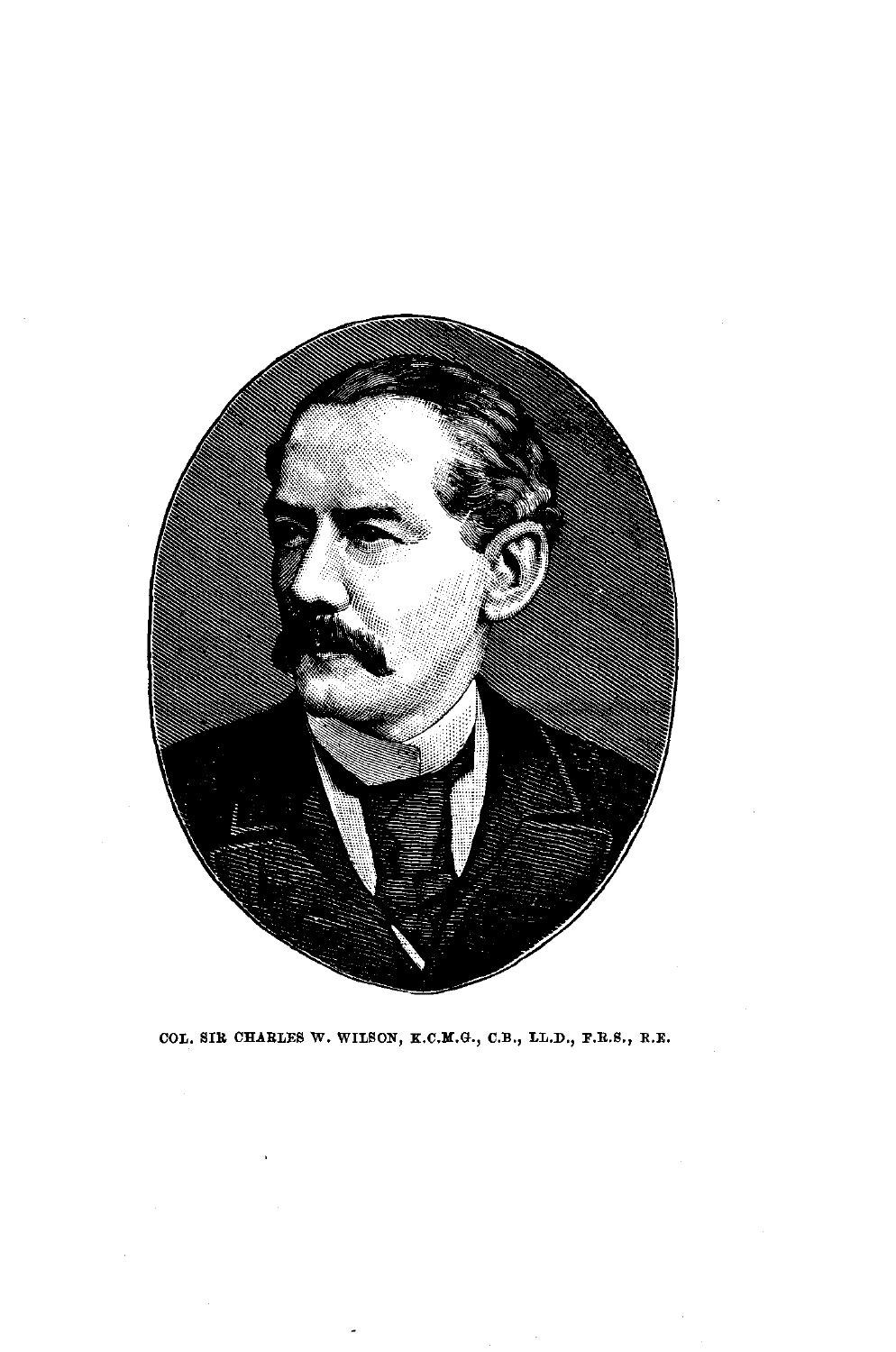## **THE**

## **PALESTINE EXPLORATION FUND**

## NOTES AND NEWS.

WE have received, too late for the *Quarterly Statement*, a most important packet from Herr Schumacher, a note concerning which appeared in the January and April numbers. It contains a map covering about 200 square miles of a part of the Jaulan, that little known and extremely interesting country lying east of the Lake of Galilee, formerly Gamlanitis after the hitherto undiscovered city of Golan (Josh. xxx, 8, and xxi, 27), one of the three cities of refuge in the East. lt has been traversed by Burckhardt, Porter, and Welzstein, Mr. Cyril Graham, Mr. Laurence Oliphant, and Dr. Selah Merrill. Herr Schumacher, however, is the first wllo has surveyed any part of the country, and planned and sketched its ruine. The results of the work are very briefly summed up in the report of. the Executive Committee below. He has discovered, almost beyond possibility of doubt, the Biblical Golan. He suggests a new identification for Argob. He has found a vast field containing something like 500 dolmens; he has partially planned the most curious subterranean city of Dera, and he has planned and described all the monuments and buildings in the places which he visited, including the very interesting place round which are gathered the traditions of Job. He has also given a most valuable general description of the country, and has gathered a good collection of Arabic names. It is sufficient commendation of the work to state that its places may be placed side by side with those of Captains Conder and Kitchener in the " Memoirs of the Survey of Western Palestine."

The Committee have decided to produce this work separately and to present a copy of it, post free, to every subscriber of the Fund who may make application for it. A form of application is enclosed. The book will be set up uniform with the cheap editions of "Heth and Moab" and "Tent Work," and will form a volume about half the size of these books. It will be issued with the October *Quarterly Statement.* 

We are enabled by the courtesy of the Proprietors of the *Pictorial World*  to present with this number a portrait of Sir Charles Wilson, who has now returned from Egypt.

The interest attaching to Herr Schumacher's work will be increased by the }laper presented to the Society, and published in this number, by Mr. Guy le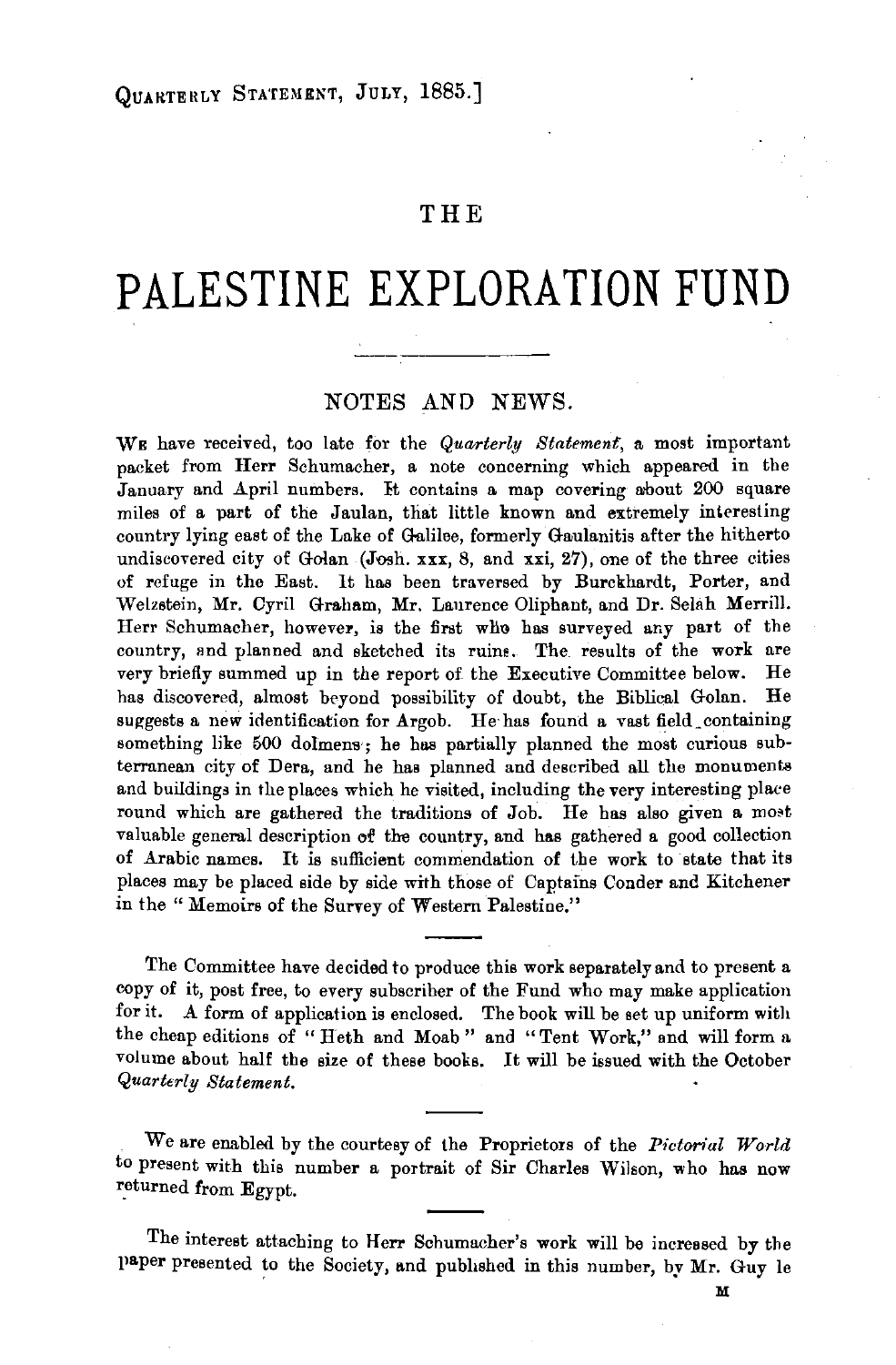Strange. It is an account of a short journey east of the Jordan, and of a visit to Pella, the Kalat el Rukud, which is outside the part surveyed by Captain Conder; Jerash, the Wady Zerka, Yajuz, and Amman. Mr. le Strange carries with him in his Eastern travels a rare acquaintance with the works of Arabian and Persian travellers. He has undertaken to translate and to annotate for the Pilgrims' Text Society, the Travels of Mokaddasi.

The notes by Mr. Laurence Oliphant and by Herr Hanauer are curious and interesting. The Rock Altar close to the site of Zorah strongly suggests the story of Judges xiii, 19, and the altar of Manoah. It seems to be, at any rate, of extreme antiquity.

On Sunday evening, June 21st, died suddenly, at his residence in Cheyne Walk, Mr. W. S. W. Vaux, F.R.S., formerly Keeper of Coins in the British :Museum, and latterly Secretary of the Royal Asiatic Society. Mr. Vaux became a member of the Committee of this Society on its foundation, May 12, 1865, for the whole period of its existence he remained a member, and attended nearly every meeting of the Committee. His loss is one which will not be easily filled up.

And on Tuesday, the 23rd, died, at his residence at Penzance, another of the Society's oldest friends and supporters, A. Lloyd Fox, a member of the General Committee, and the Society's Hon. Secretary for Falmouth.

Professor Hull's work, "Mount Seir," is now ready. New editions have also been issued of "Tent Work" and "Heth and Moab" at six shillings each.

Light upon the ancient customs of Palestine has been thrown from a very unexpected quarter, namely, Russian Central Asia. Dr. Lansdell ("Russian Central Asia," Sampson Low & Co.) has discovered as far to the east of Palestine as London is to the west, and among an Iranian population, many Semitic customs described in the Sacred Books, especially those written after the Captivity. These customs may have had a common origin, or, as Dr. Lansdell suggests, they may have been taken eastwards by the Ten Tribes.

The income of the Society, from March 17th inclusive, was-from subscriptions and donations £260 9s. 6d., from all sources £481 18s. 5d. The expenditure during the same period was £382 1s. 6d. On June 24th the balance in the Banks was £351 *12s.* ld.

It is suggested to subscribers that the safest and most convenient manner of paying subscriptions is through a Bank. Many subscribers have adopted this method, which removes the danger of loss or miscarriage, and renders unnecessary the acknowledgment by official receipt and letter.